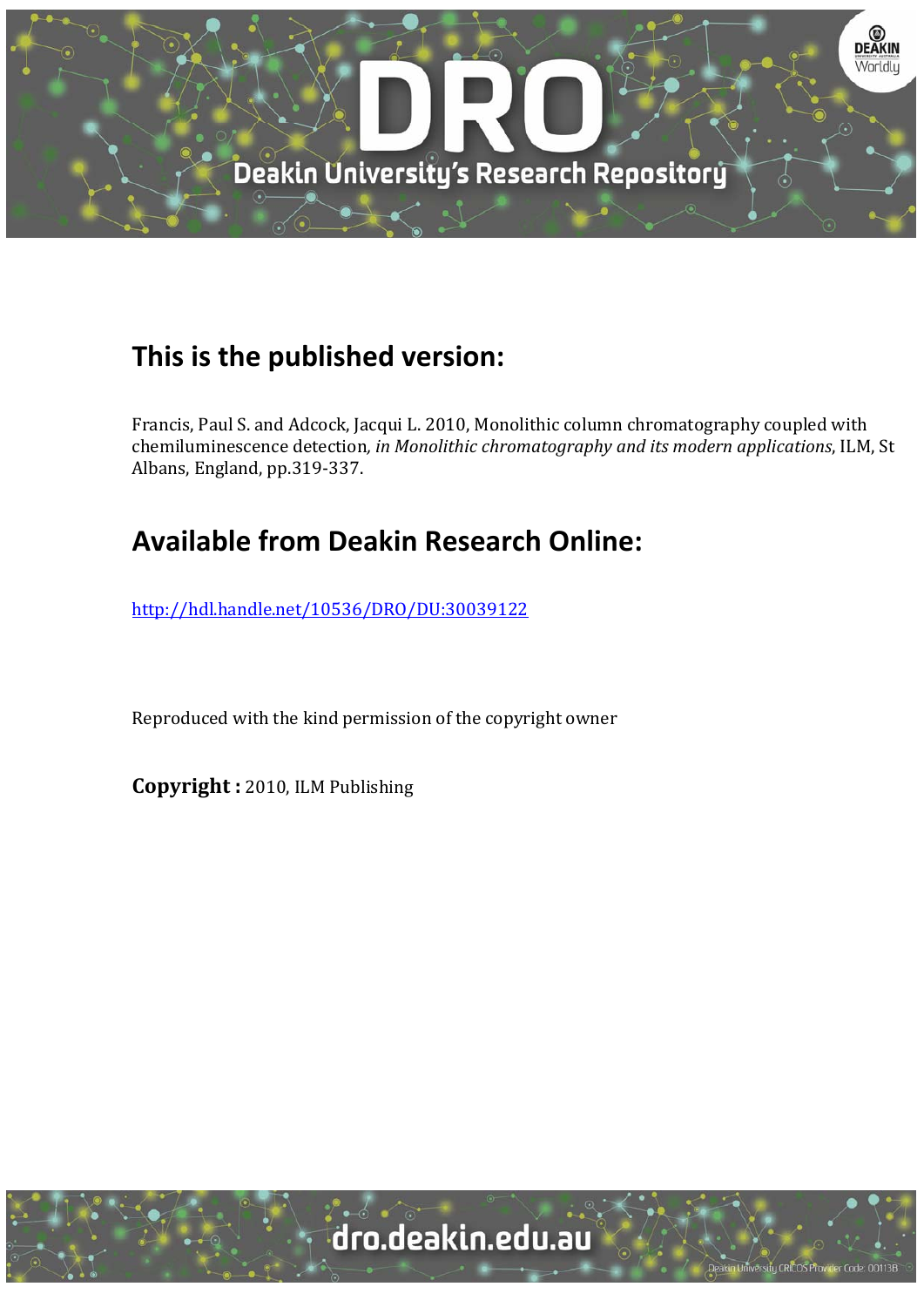## **Monolithic Column Chromatography Coupled With Chemiluminescence Detection 11**

**Paul S. Francis and Jacqui** *L.* **Adcock** 

### **11.1 Introduction**

Chemiluminescence is the emission of light from an electronically excited intermediate in a chemical reaction [l, 2]. As the light can be measured against a dark background, and the number of emitted photons is dependent on the concentration of reacting species, this phenomenon can be exploited for highly sensitive chemical detection. However, the production of the excited intermediate depends on the physical processes of solution mixing and the kinetics of a chemical reaction, which complicates the sample and reagent handling required for accurate detection.

With inherent temporal and spatial control of solutions, flow-based analytical techniques, such as FIA and HPLC, provide an ideal means to merge samples (or separated sample components) reproducibly with chemiluminescence reagents and present the reacting mixture to a light detector. A typical manifold for HPLC with chemiluminescence detection is shown in Figure 11. la. Sample components eluted from the column are merged with a reagent and propelled through a transparent spiralshaped flow cell (Figure 11.1b) mounted against a photomultiplier tube within a lighttight box. Although this flow manifold is more complex than that required for detection based on the ultraviolet (UV) or visible absorbance or on the native fluorescence of the analytes, the detector components are simpler, because an excitation light source is not required.

*Monolithic Chromatography and its Modern Applications,* edited by Perry G. Wang. © 2010 ILM Publications, a trading division of International Labmate Limited.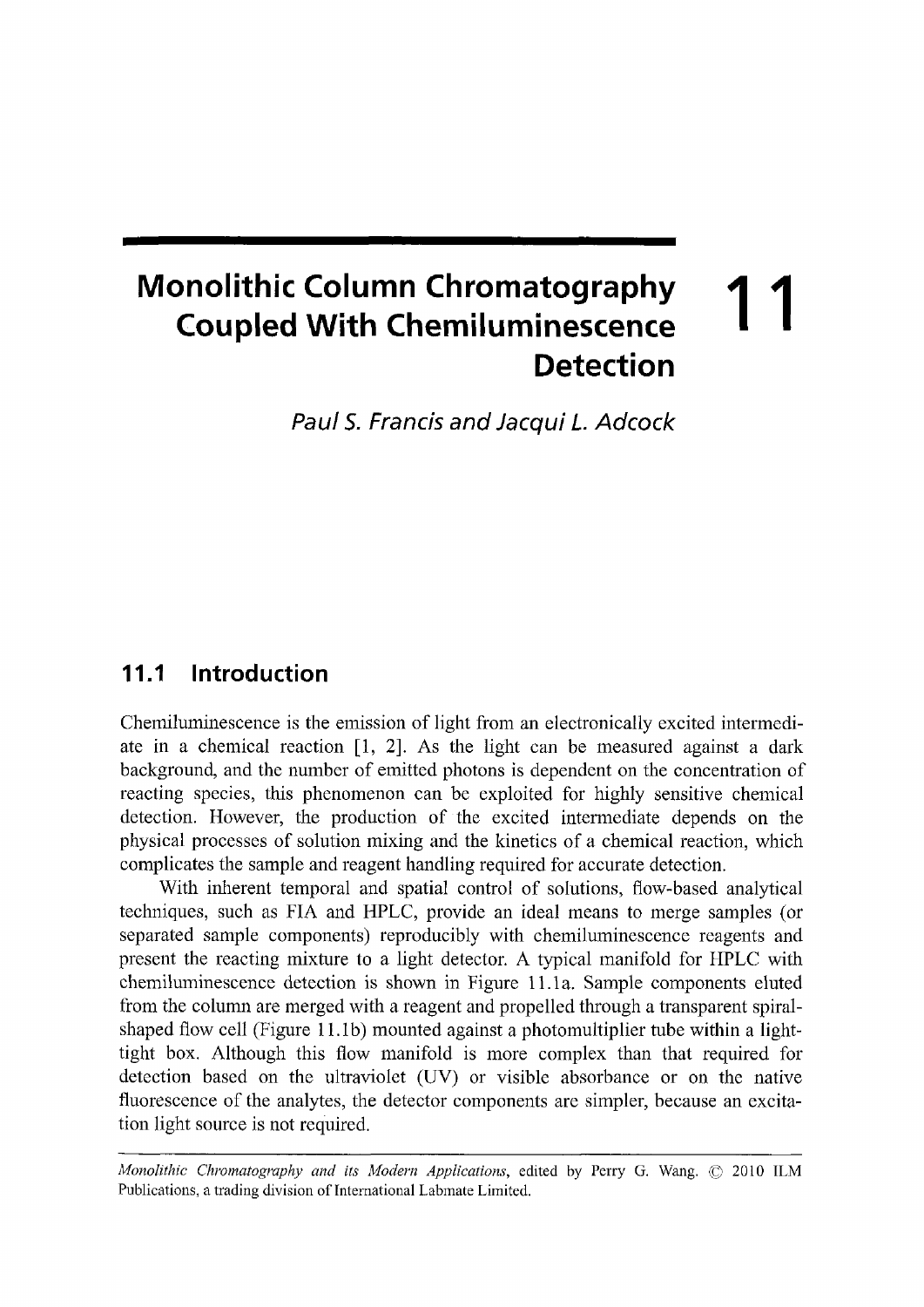

**Figure 11.1** Examples of (a) a manifold for HPLC with chemiluminescence detection; (b) a chemiluminescence flow cell (q = quaternary pump;  $v =$  injection valve; c = column;  $p =$  peristaltic pump;  $d =$  detector;  $CL =$  chemiluminescence).

(b)

#### **11.2 Commonly Used Chemiluminescence Reagents**

Although many analytical applications that involve flow analysis with chemiluminescence detection have been reported, the majority are based on a small number of commonly used reagents, such as luminol (5-amino-2,3-dihydrophthalazine-l,4 dione), diaryl oxalates and oxamides, tris $(2,2'$ -bipyridine)ruthenium( $III$ ), and potassium permanganate [3].

Under suitable conditions, the oxidation of luminol evokes a brilliant blue luminescence with maximum intensity at 420-425 nm [3-5]. Although some discrepancies regarding the light-producing pathway persist in the scientific literature, it is generally accepted that the emission emanates from an electronically excited 3 aminophthalate dianion (Figure 11.2) [3].

The most common oxidant used to initiate this light-producing reaction is hydrogen peroxide, in conjunction with a range of co-reactants or catalysts such as peroxidase enzymes and certain transition metal ions and complexes [3, 4]. This class of chemiluminescence reaction has been used in a wide range of applications, such as to visualise blood at crime scenes [5], in immunoassays that incorporate peroxidase labels and to determine biomolecules using FIA or HPLC with either immobilised peroxide-producing enzymes or luminol-based labelling reagents [4]. A range of organic molecules have been found to enhance or inhibit the chemiluminescence from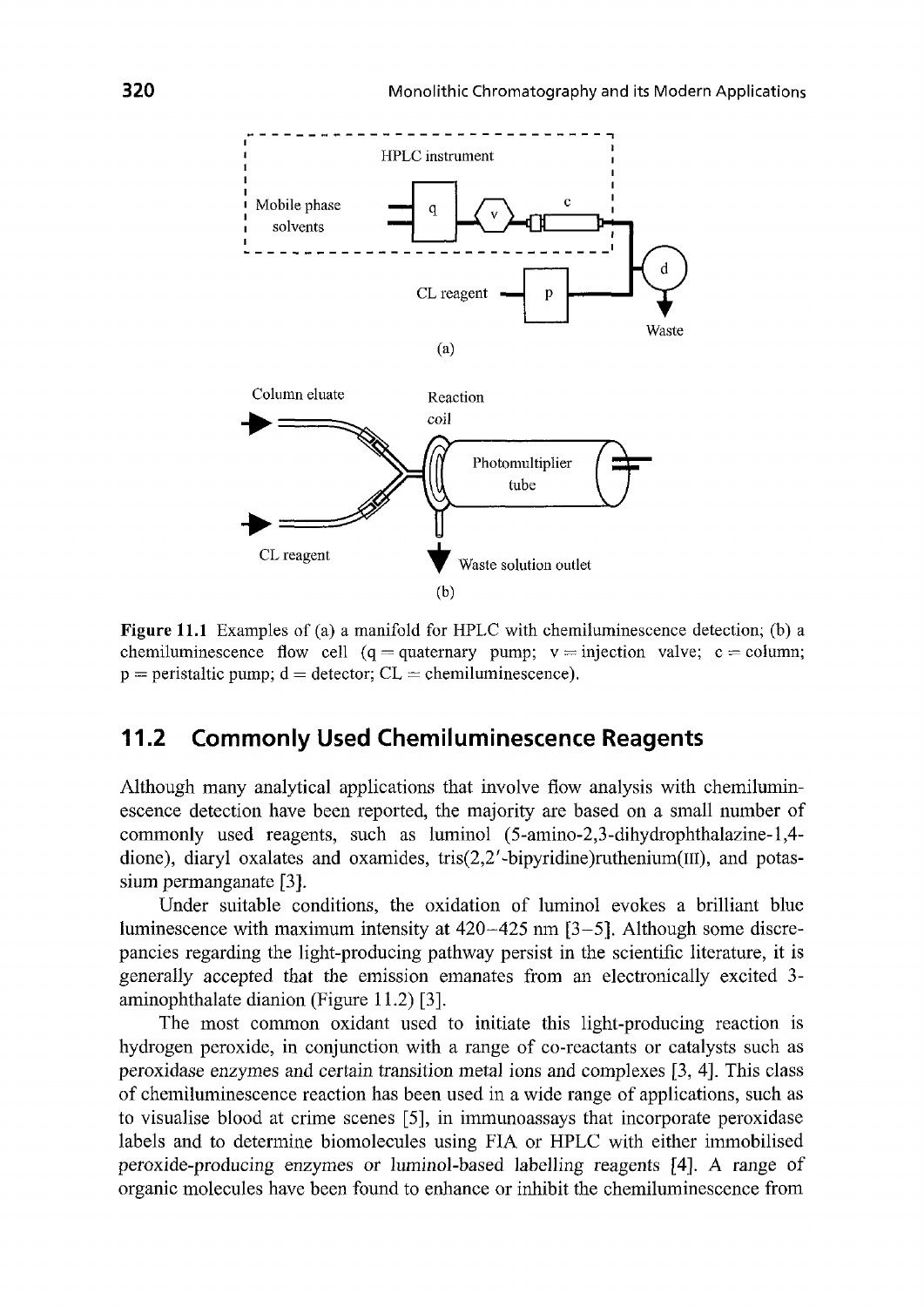

**Figure 11.2** The chemiluminescent oxidation of luminol.

various luminol systems, which has also been utilised for sensitive chemical measurement [4].

The light-producing reactions of substituted diaryloxalates or diaryloxamides with hydrogen peroxide are collectively known as 'peroxyoxalate chemiluminescence' (Figure 11.3) [6, 7]. The high-energy intermediates formed in these reactions are capable of exciting a variety of fluorescent compounds through what is believed to be an electron-exchange process [6], which leads to an emission that matches the characteristic photoluminescence of the added fluorophores. This class of reaction has been used successfully with FIA and HPLC methodology to determine hydrogen peroxide, substrates of enzymes that generate hydrogen peroxide, compounds that exhibit native fluorescence and compounds that have been derivatised with efficient fiuorophores.

Tris $(2,2'$ -bipyridine)ruthenium(III) (Figure 11.4) is an effective chemiluminescence reagent for the detection of certain amines (particularly aliphatic tertiary amines), proline, nicotinamide adenine dinucleotide, organic acids, alkaloids and



**Figure 11.3** (a) The reaction of bis(2,4,6-trichlorophenyl)oxalate (TCPO, a popular peroxyoxalate chemiluminescence reagent) with hydrogen peroxide to produce reactive intermediates; (b) decomposition of the intermediates and energy transfer to an efficient fluorophore from which the emission of light occurs.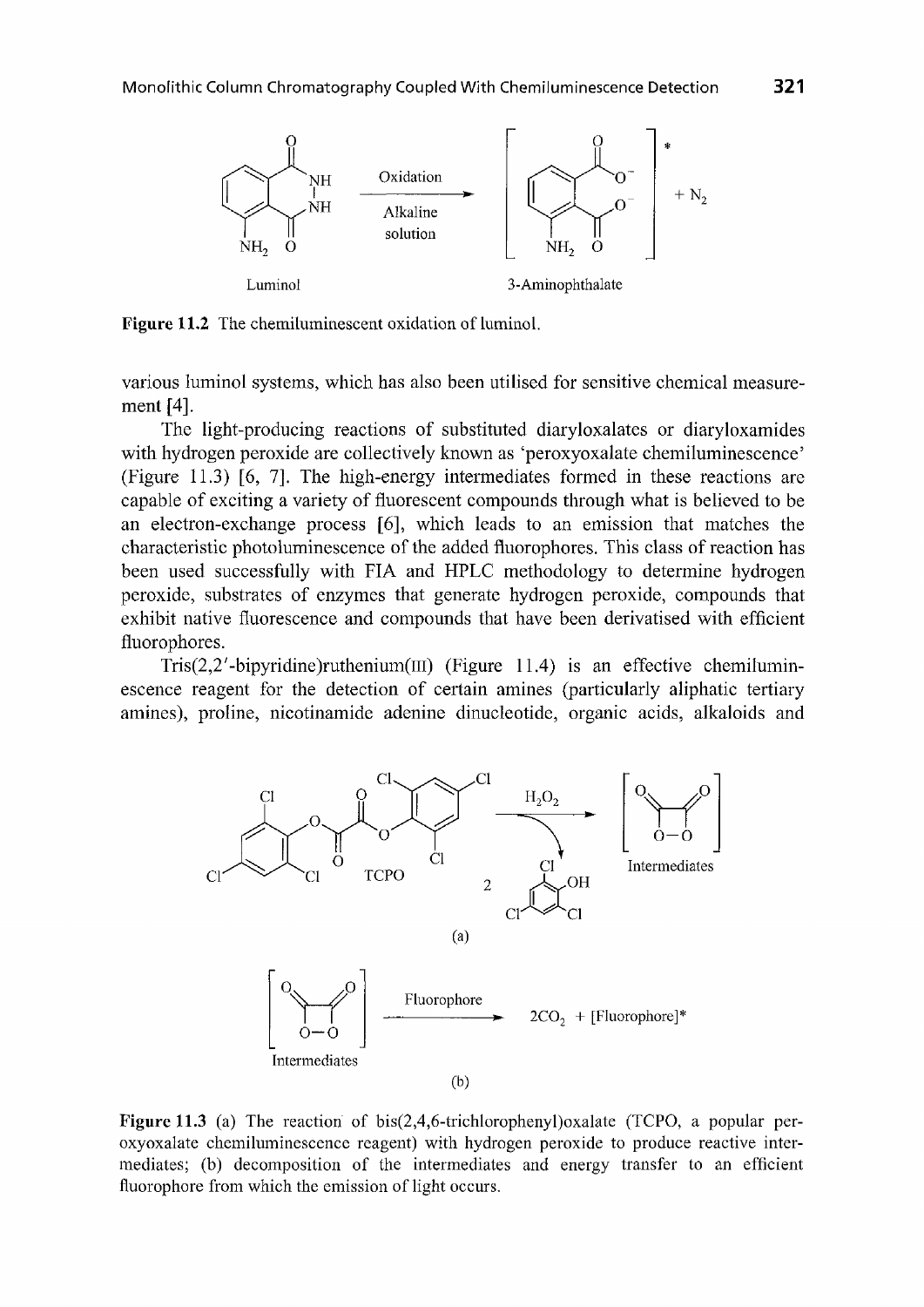

Figure 11.4 (a) Tris(2,2'-bipyridine)ruthenium(III); (b) its preparation and subsequent reaction to form the corresponding ruthenium $(I)$  species in an electronically excited state.

pharmaceuticals [8, 9]. The reagent is only moderately stable in acidic aqueous solutions and therefore is normally generated from the corresponding ruthenium $(II)$ complex by oxidation: chemical [often using lead dioxide or cerium( $IV$ )], electrochemical (at an electrode surface), or photochemical (using potassium persulphate). Subsequent reaction with a suitable analyte produces the characteristic orange luminescence ( $\lambda_{\text{max}} = 610 - 620$  nm) from an excited metal-to-ligand charge-transfer (MLCT) triplet state (<sup>3</sup>MLCT) of tris(2,2'-bipyridine)ruthenium(II). The active ruthenium(m) complex can be regenerated and there has been extensive investigation into stable immobilised forms of this reagent.

The reaction of potassium permanganate with a wide variety of organic compounds (particularly phenols, polyphenols, catechols, indoles, antioxidants and selected alkaloids and pharmaceuticals) and a few inorganic substances in acidic solution produces an emission with maximum intensity at  $734 \pm 5$  nm, which emanates from an excited manganese(II) species formed in the reaction  $[10, 11]$ . The addition of either formaldehyde or sodium hexametaphosphate to the reaction mixture has been used to increase the emission intensity and improve the limits of detection in flow-analysis applications. The presence of hexametaphosphate also shifts the wavelength of maximum intensity to  $689 \pm 5$  nm.

Although new flow-analysis applications that involve these well-established reagents continue to emerge, there has been considerable growth in the chemiluminescence detection of organic compounds with oxidants such as cerium(rv), hexacyanoferrate(m), hypohalites and periodate. The emission from these reactions tends to be fairly weak, but can often be enhanced significantly by adding sensitisers such as rhodamine B, fluorescein, quinine, or lanthanide ions.

### **11.3 Chemiluminescence and Selectivity**

Chemiluminescence is generally more selective than other spectroscopic modes of detection because of the limited number of compounds that produce a significant emission of light with any particular reagent. A simple example of this inherent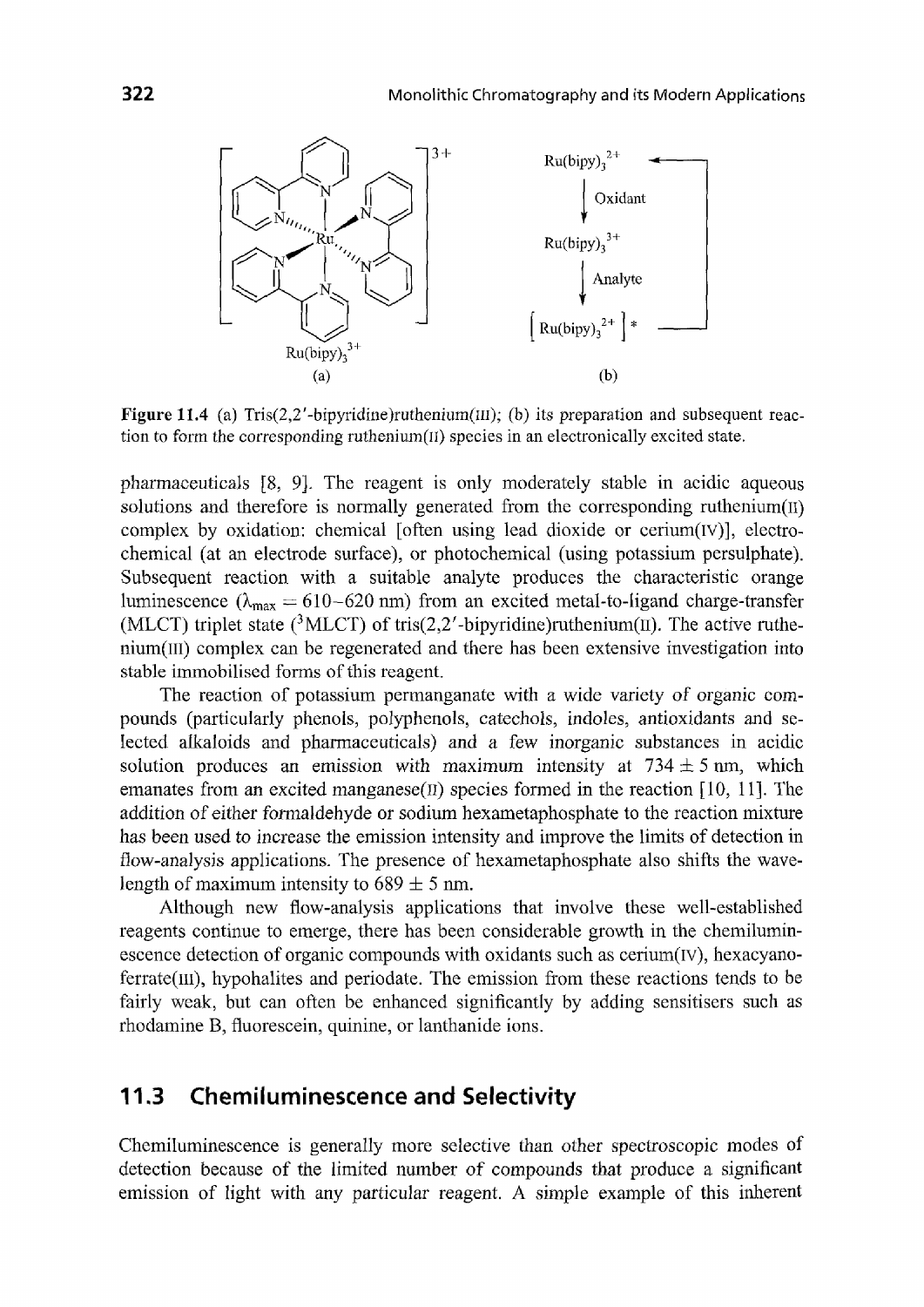selectivity that involves the determination of morphine in a commercially available pharmaceutical preparation is shown in Figure 11.5.

Sample analysis using RP-HPLC and UV-absorbance detection produced a chromatogram with four peaks (Figure 11.5a). In contrast, only the morphine peak was observed when the same chromatographic separation was coupled with chemiluminescence detection that consisted of a post-column reaction with acidic potassium permanganate (Figure 11.5b). The same method of detection was then performed using FIA, without physical separation of the sample components, which reduced the analysis time for each sample from minutes to seconds. As shown in Table 11.1, the determination of morphine in the commercial formulation using FIA with chemiluminescence detection was in good agreement with the HPLC procedures.

Many papers on the determination of pharmaceuticals in commercial formulations using FIA with chemiluminescence detection have emerged [12]. In several cases it has been stated that these FIA procedures are sufficiently selective for the analysis



Figure **11.5** Chromatograms from the analysis of morphine in a pharmaceutical preparation using HPLC with (a) UV absorbance; (b) chemiluminescence detection, with a monolithic column (Chromolith Flash) and acidic potassium permanganate as the chemiluminescence reagent.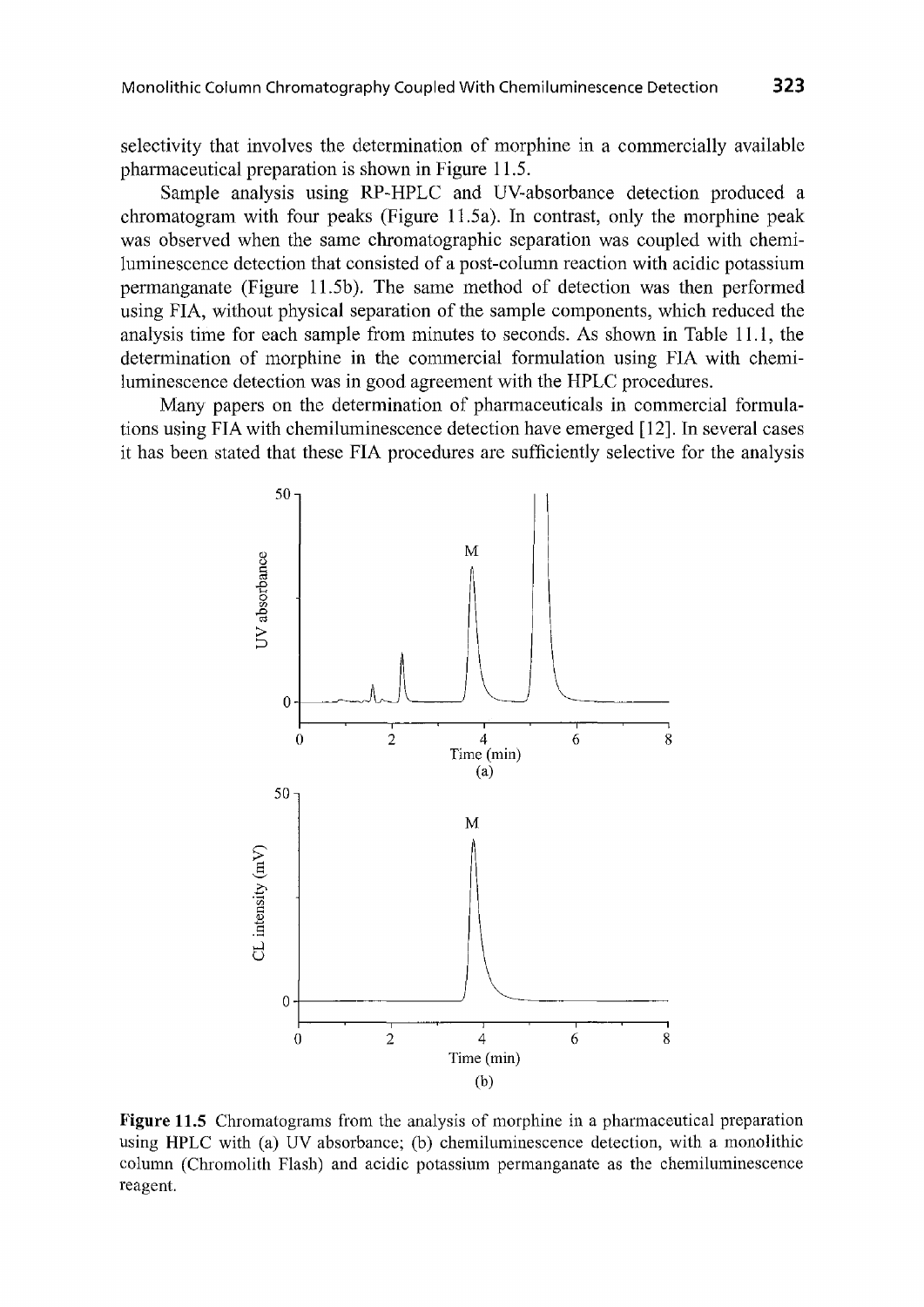| Instrument Detection |                   | Concentration<br>(mg/mL) |  |  |
|----------------------|-------------------|--------------------------|--|--|
| <b>HPLC</b>          | UV absorbance     | 1.92                     |  |  |
| <b>HPLC</b>          | Chemiluminescence | 1.91                     |  |  |
| <b>FIA</b>           | Chemiluminescence | 1.93                     |  |  |

**Table 11.1** The determination of morphine in a pharmaceutical preparation using HPLC and FIA with UV-absorbance and chemiluminescence detection.

of more complex samples, such as biological fluids. These claims are often supported by an examination of the interference from selected individual compounds and percentage recoveries using spiked samples, but not by a direct comparison of the absolute values with established procedures.

Analysis of a typical urine sample using HPLC with most commonly used chemiluminescence reagents reveals that many biomolecules present in the matrix produce light (see Figure 11.6 for an example) [13]. When attempting to use a simple FIA manifold to determine a pharmaceutical in urine without any sample pretreatment, the 'blank' response for urine (that does not contain the target analyte) is significantly higher than the response for deionised water *[* 14].

Some compounds produce a relatively intense emission with a particular reagent, and it could be argued that the light from the biomolecules present in the matrix would be insignificant if the analyte concentration is relatively high. Nevertheless, FIA



**Figure 11.6** Chromatogram from the analysis of a urine sample (diluted ten-fold with water) using LC with acidic potassium permanganate chemiluminescence detection (VMA  $=$  vanilmandelic acid;  $5-HT$  = serotonin;  $5-HIAA = 5-hydroxyindole$  acetic acid;  $HVA = homo$ vanillic acid).

(Reprinted from *Anal. Chim. Acta,* 600, Adcock, J.L., Francis, P.S., Agg, K.M., Marshall, G.D., Barnett, N.W, A hybrid FIA/HPLC system incorporating monolithic column chromatography, 136, Copyright (2007), with permission from Elsevier.)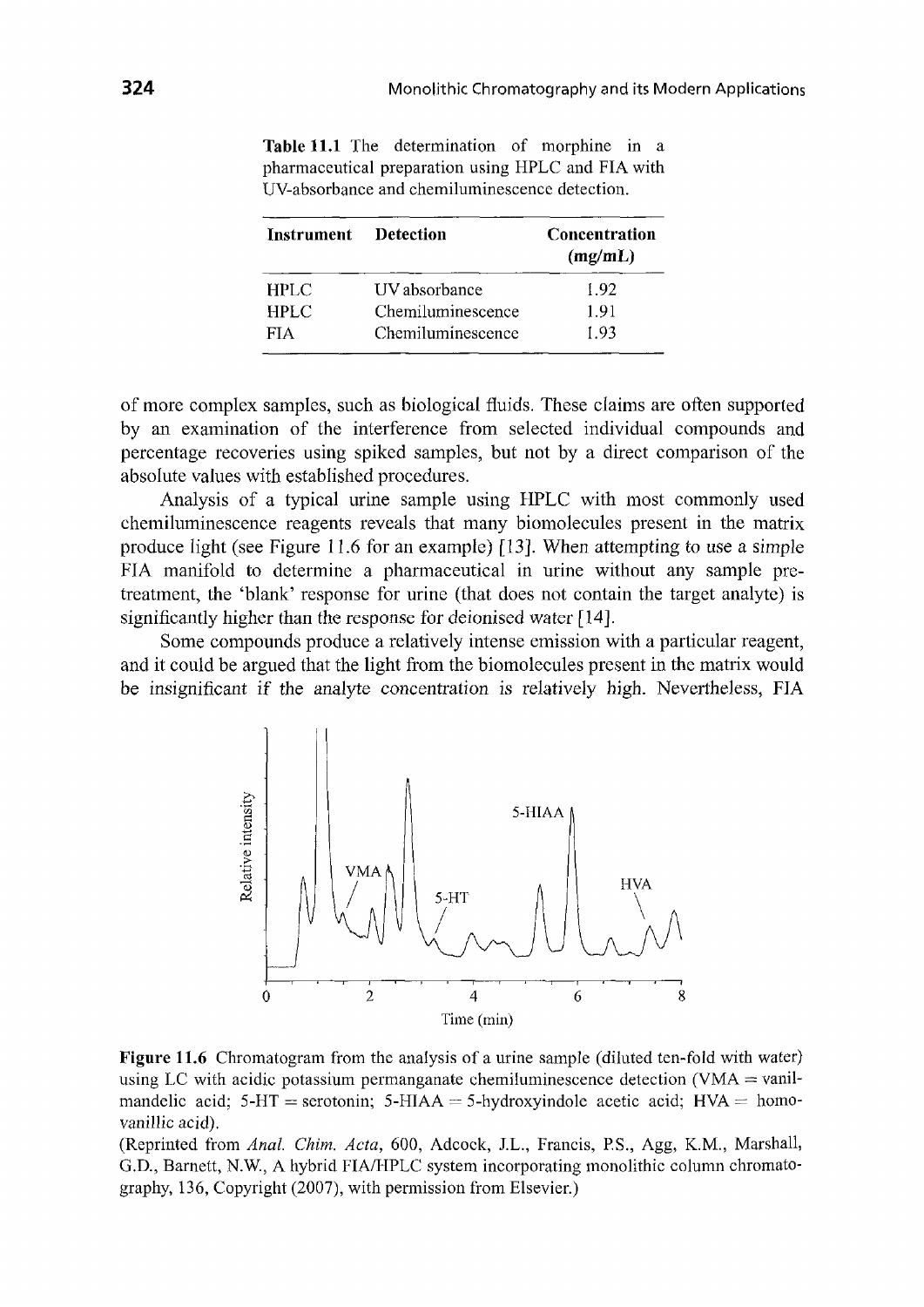methodology with selectivity based solely on the chemiluminescence reagent does not discriminate between the target analyte and other pharmaceuticals that may produce light with the same reagent and that may have also been ingested by the patient. Furthermore, metabolism of the target analyte may produce compounds that elicit a less or more intense chemiluminescence signal.

However, FIA methodology can be used to couple chemiluminescence detection to additional operations that increase the overall selectivity of the analytical procedure. Examples include enzymatic reactions [4], immunoassay [15], dialysis, gas-diffusion, adsorption [16], or molecular recognition [14].

Alternatively, multiple analytes can be determined using chemiluminescence detection after chromatographic or electrophoretic separation [17, 18]. Traditional HPLC and CE approaches generally require far greater analysis time and result in poorer limits of detection than does FIA because of the lower volume of analyte that merges with the chemiluminescence reagent and (in the case of fast chemiluminescence reactions) the detrimental effect of lower flow rates. However, the introduction of monolithic columns for HPLC has allowed chromatographic separations to be performed at relatively high flow rates, without a significant decrease in efficiency [19-22], which has provided the opportunity to combine rapid separations with chemiluminescence detection for highly sensitive and selective analyses. Fundamental aspects, advantages and limitations of monolithic columns are described in detail elsewhere in this book, and therefore the following discussion focuses solely on applications that involve chemiluminescence detection.

### **11.4 Monolithic Column Chromatography With Chemiluminescence Detection**

Beginning in 2001, Saito and co-workers published a series of papers on HPLC with Chromolith  $C_{18}$  RP silica monolithic columns purchased from Merck, and chemiluminescence detection [23-29]. Each procedure involved an isocratic mobile phase, a flow rate of between 0.5 and 0.8 mL/min, and detection based on post-column reaction with acidic tris(2,2'-bipyridine)ruthenium(III) using a commercially available detector (Comet 3000; Comet, Japan). The reagent was prepared on-line by photochemical [23] or electrochemical [24-29] oxidation (Figure 11.4b). Analytes included t-butyl hydroperoxide [23], tetramethylthiuram disulphide [24], secondary and tertiary amines [25, 26, 29], aliphatic conjugated dienes [25, 27] and catechins [28] (Figure  $11.7$ ).

To determine domoic acid (Figure 11.7a), a neurotoxic amino acid associated with amnesic shellfish poisoning, Saito and co-workers described a procedure that involved the injection of 20 µL of sample onto a Chromolith Performance column [100 mm length  $\times$  4.6 mm internal diameter (i.d.)] and separation using an isocratic mobile phase [10% acetonitrile:90% phosphate buffer (5 mM) adjusted to pH 2.7] and a flow rate of 0.5 mL/min [25]. The optimum pH to detect this analyte was found to be 6.5, and therefore the column eluate was merged with a suitable buffer solution prior to combination with the tris(2,2'-bipyridine)ruthenium( $III$ ) reagent within the chemi-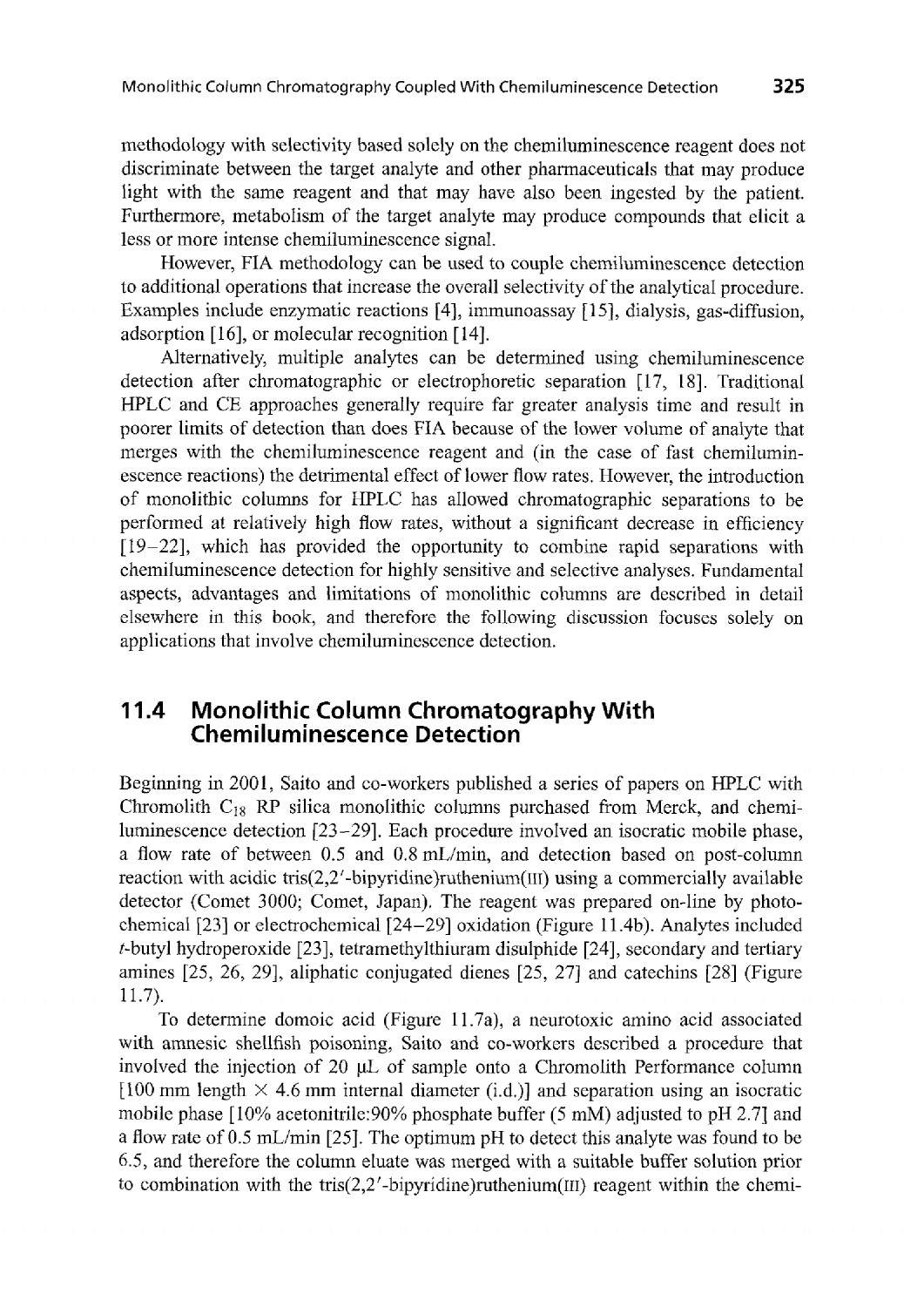

Figure 11.7 Selected compounds that have been detected with tris(2,2'-bipyridine)ruthenium(III) chemiluminescence: (a) domoic acid; (b)  $\alpha$ -chaconine  $[R = \beta$ -D-glucose linked to two  $\alpha$ -L-rhamnose]; (c) codeine; (d) pipecolic acid.

luminescence detector. Under these conditions, the retention time of the target analyte was 18 minutes and the limit of detection was 8 pg ( $1 \times 10^{-9}$  M). The authors analysed a blue-mussel sample spiked with  $2 \mu g/g$  domoic acid; a  $106.2 \pm 2.1\%$ recovery was reported.

Similar procedures were developed to determine two glycoalkaloids,  $\alpha$ -solanine and  $\alpha$ -chaconine (Figure 11.7b), in potato tubers, which are considered unsafe for human consumption when they exceed concentrations of 20 mg per 100 g of tuber [26], and to determine pipecolic acid (Figure l 1.7d), a biomedical marker for human peroxisomal disorders [29]. Typical chromatograms for pipecolic acid in serum, apple juice and milk are shown in Figure 11.8. Although these procedures clearly demonstrate the use of chemiluminescence for the sensitive detection of compounds that do not possess a suitable chromophore or fluorophore, they do not exploit the full potential of monolithic columns for rapid separation.

Saito and co-workers also explored a method to detect aromatic compounds that involves on-line photochemical degradation of the analytes before chemiluminescence reaction with tris(2,2'-bipyridine)ruthenium(III) [28]. The photochemical reactor consisted of a knitted polytetrafluoroethene (PTFE) tube (20 m length  $\times$  0.5 mm i.d.) rolled around a low-pressure mercury lamp, covered with aluminium foil and placed inside a plastic black box. The degradation products were found to include oxalic acid [28], which is known to produce light with this reagent [8]. This approach was applied to the determination of catechins  $[(-)$ -epicatechin and  $(-)$ -epigallocatechin gallate] in tea samples (Figure 11.9).

We have also reported several analytical procedures based on monolithic column chromatography with chemiluminescence detection [30-34]. These procedures were developed with a shorter monolithic column (Chromolith SpeedROD; 50 mm X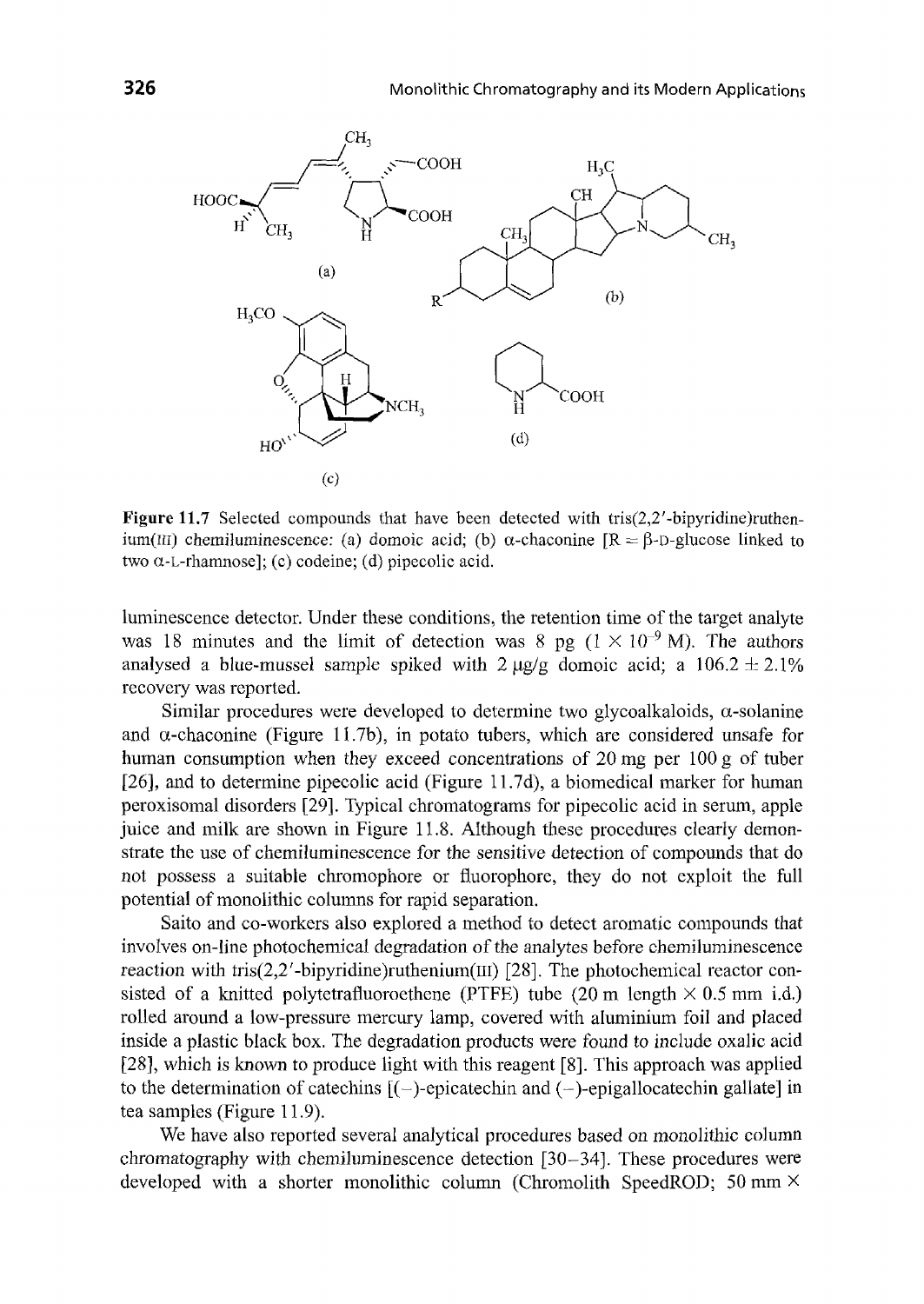

**Figure 11.8** Chromatograms from the analysis of pipecolic acid in (a) human serum, (b) apple juice and (c) cow's milk (after ten-, 100- and 100-fold dilution, respectively). Peaks:  $1 =$  proline,  $2 =$  pipecolic acid.

(Reprinted from *J. Chromatogr. A*, 1140, Kodamatani, H., Komatsu, Y., Yamazaki, S., Saito, K., Highly sensitive and simple method for measurement of pipecolic acid using reversephase ion-pair high performance liquid chromatography with tris(2,2' -bipyridine )ruthenium(III) chemiluminescence detection, 88, Copyright (2007), with permission from Elsevier.)

4.6 mm i.d.), and in most cases we used gradient elution and relatively high flow rates. A custom-built flow-through luminometer that comprised a T-piece and coil of PTFE tubing mounted against a photomultiplier tube within light-tight housing was constructed and several different chemiluminescence reagents were employed.

Alkaline hypobromite chemiluminescence was used to detect the presence of arginine in oligopeptides [30], as an alternative to more conventional spectrophotometric approaches [35, 36]. A mixture of five peptides was separated within three minutes using a solvent gradient of 5% to 35% acetonitrile in an aqueous solution, which contained  $0.1\%$  v/v trifluoroacetic acid, and a flow rate of 3 mL/min, similar to the optimum flow rate for the chemiluminescence reaction with hypobromite that had previously been established using FIA [37].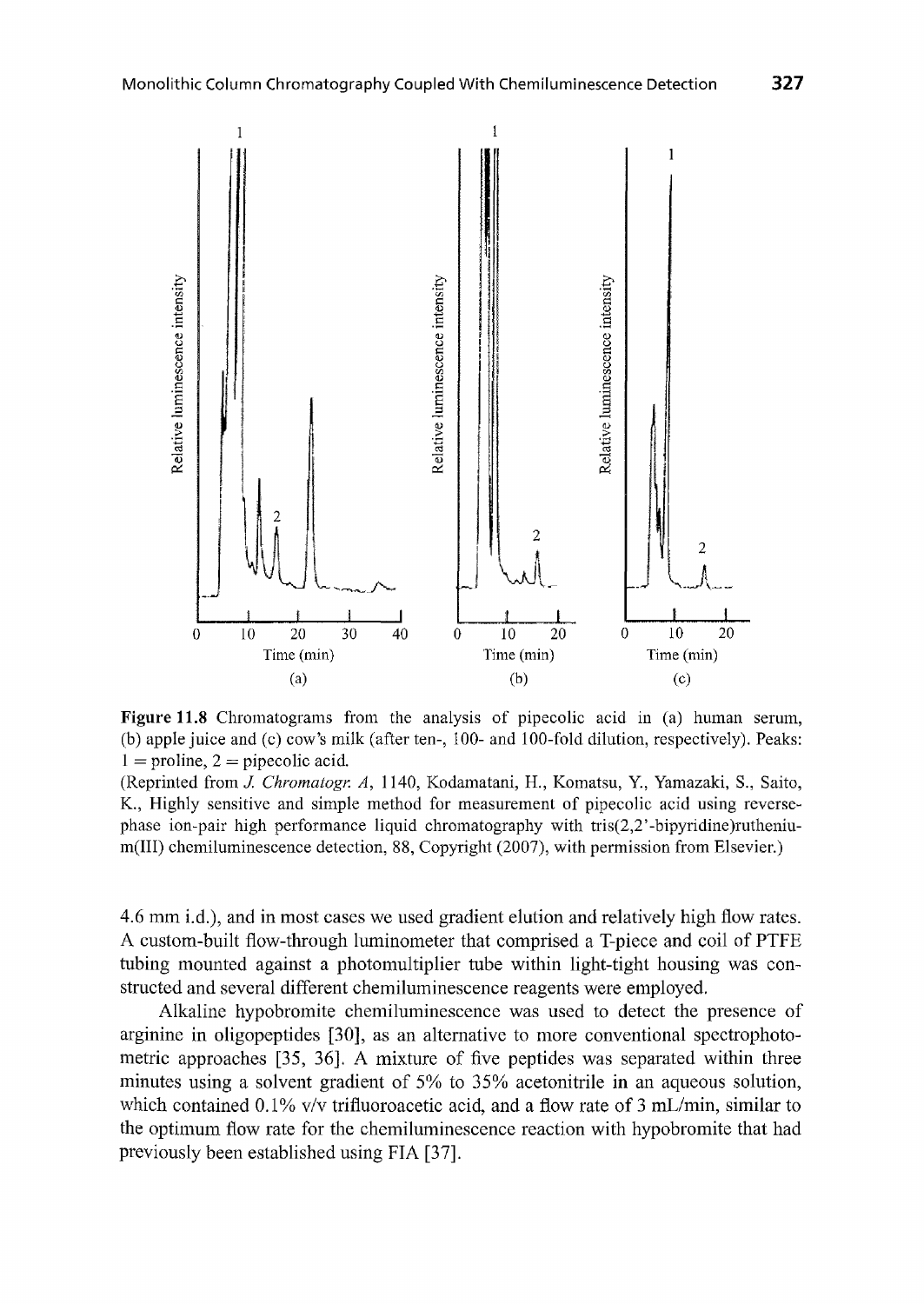

Figure **11.9** Chromatograms from the analysis of catechins in tea using monolithic column LC with (a) chemiluminescence (with and without photochemical decomposition of the sample); (b) UV-absorbance (270 nm) detection. Peaks:  $1 = (-)$ -epigallocatechin gallate,  $2 = (-)$ -epicatechin.

(Reprinted from *J. Chromatogr. A,* 1102, Kodamatani, H., Shimizu, H., Saito, K., Yamazaki, S., Tanaka, Y., High performance liquid chromatography of aromatic compounds with photochemical decomposition and tris $(2,2)$ -bipyridine)ruthenium(III) chemiluminescence detection, 200, Copyright (2006), with permission from Elsevier.)

To determine urinary neurotransmitter metabolites (such as homovanillic acid and 5-hydroxyindole-3-acetic acid; Figures 11.10a and 11.10b), 20 µL of sample was injected onto a Chromolith SpeedROD column and separated using gradient elution (with methanol as the organic modifier) and a flow rate of  $3 \text{ mL/min}$  [31]. The target analytes were detected using acidic potassium permanganate chemiluminescence. Although not all of the neurotransmitter metabolites were completely resolved (Figure 11.11 ), this approach was performed with minimal sample preparation and provides a convenient option for screening urine samples for elevated levels of these biomolecules, which is important in the diagnosis of several disorders. Greater resolution could potentially be attained through further method development, particularly the use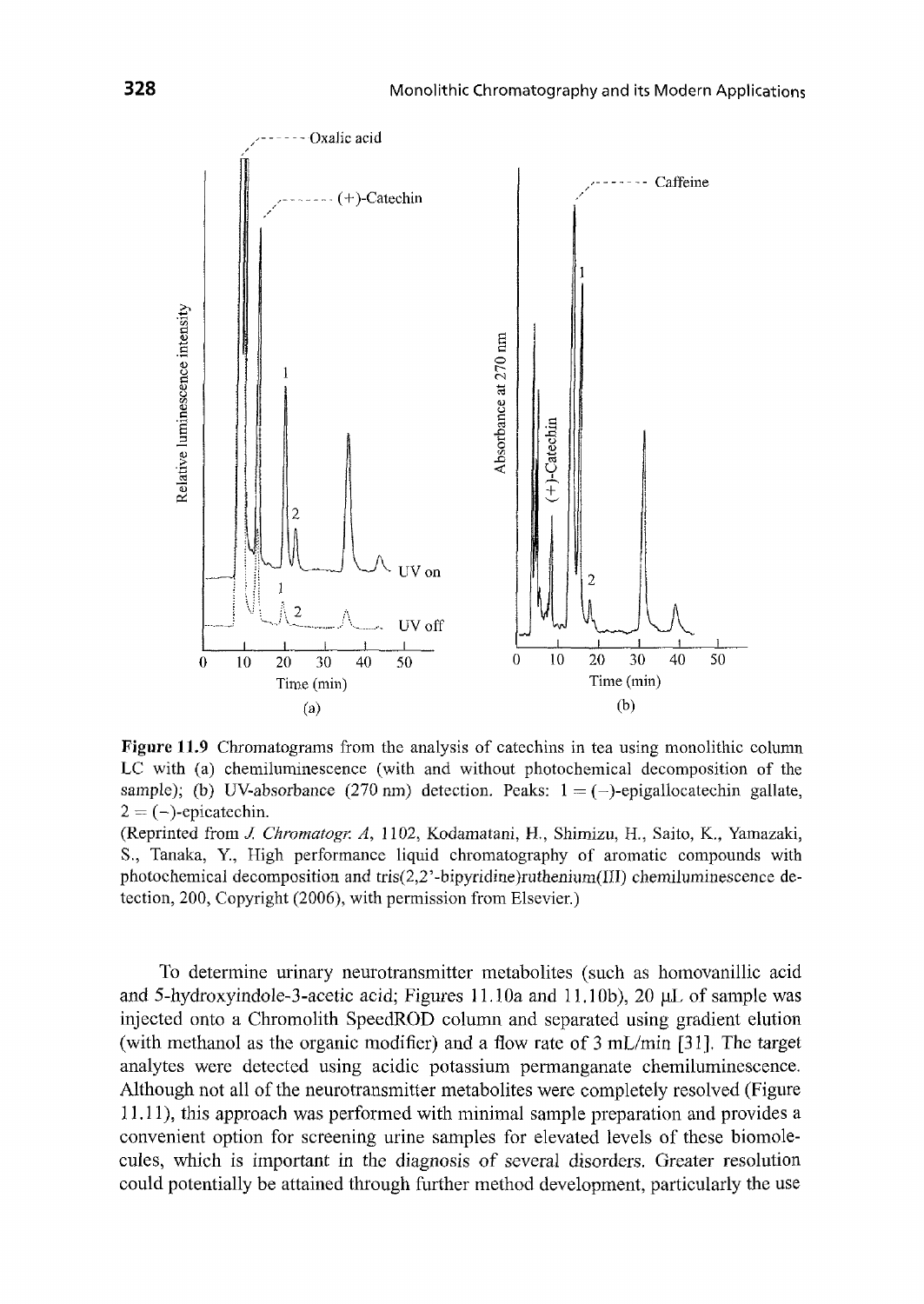

Figure **11.10** Selected compounds that have been detected with permanganate chemiluminescence: (a) hornovanillic acid; (b) 5-hydroxyindole-3-acetic acid; (c) synephrine; ( d) morphine.

of longer monolithic columns. Increases in analysis time could be minimised by the relatively high flow rates that can be passed through the monolithic material. Further experimentation is required to realise the true potential of this approach for diagnostic screening applications. The permanganate chemiluminescence reagent has also been applied to determine synephrine (an adrenergic amine; Figure 11. lOc) in weight-loss products [34].

Monolithic column HPLC with chemiluminescence detection has been used to monitor the concentration of opiate alkaloids at various stages of the industrial extraction process [32]. Acidic potassium permanganate is a very effective chemiluminescence reagent for the detection of certain phenolic opiate alkaloids, such as morphine (Figure 11.10d) and oripavine, but produces a relatively weak emission with closely related non-phenolic alkaloids. Tris $(2,2'$ -bipyridine)ruthenium $(III)$  exhibits a somewhat complementary selectivity and produces a relatively intense emission with certain non-phenolic opiate alkaloids, such as codeine (Figure l 1.7c) and thebaine.

Using a Chromolith SpeedROD column, gradient elution (with methanol as the organic modifier), a flow rate of 3 mL/min and permanganate chemiluminescence detection, both morphine and oripavine were determined in less than two minutes (Figure 11.12a). Codeine and thebaine were quantified using a similar procedure, except with acetonitrile as the organic modifier and tris $(2,2'$ -bipyridine)ruthenium(III) chemiluminescence (Figure 11.12b). These procedures provided limits of detection for the four opiate alkaloids that were similar to the best values obtained with FIA and sequential injection analysis (SIA) methodology  $(10^{-10}$  to  $10^{-9}$  M). Samples were taken from various points in the process line and diluted between 250- and 125,000 fold to adjust their alkaloid concentrations into the linear calibration ranges. The results were in good agreement with those obtained using a more conventional procedure based on ion-pairing HPLC with UV-absorbance detection (with 25-30 minutes of separation time) [32].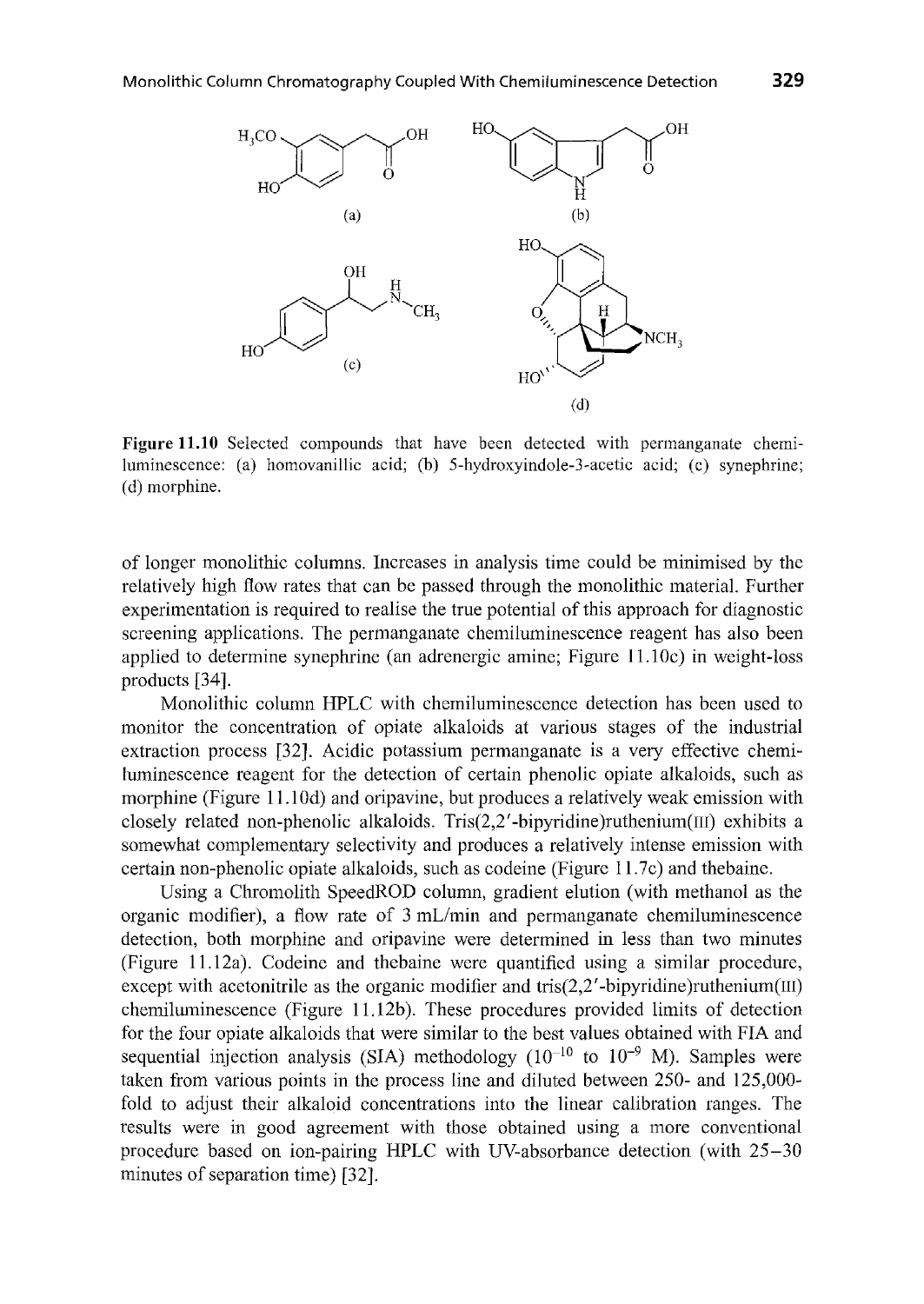

**Figure 11.11** Chromatograms from the analysis of (a) urine; (b) spiked urine, using acidic potassium permanganate chemiluminescence detection. Peaks: MHPG = 4-hydroxy-3 methoxyphenylglycol; 5-HIAA = 5-hydroxyindole-3-acetic acid;  $HVA =$  homovanillic acid;  $DOPAC = 3,4$ -dihydroxyphenylacetic acid.

(Reprinted from *Talanta,* 67, Adcock, J.L., Barnett, N.W., Costin, J.W., Francis, P.S., Lewis, S.W, Determination of selected neurotransmitter metabolites using monolithic column chromatography coupled with chemiluminescence detection, 585, Copyright (2005), with permission from Elsevier.)

A wider range of opiate alkaloids were detected using a chemiluminescence reagent system that consisted of an acidic solution of manganese(Iv) and formaldehyde, although the limits of detection ( $\sim$  5  $\times$  10<sup>-7</sup> M) were less impressive [33]. In the first demonstration of soluble manganese(IV) as a reagent for post-column chemiluminescence detection, six opiate alkaloids were separated within four minutes using a monolithic column, gradient elution (using methanol as the organic modifier) and a flow rate of 2 mL/min.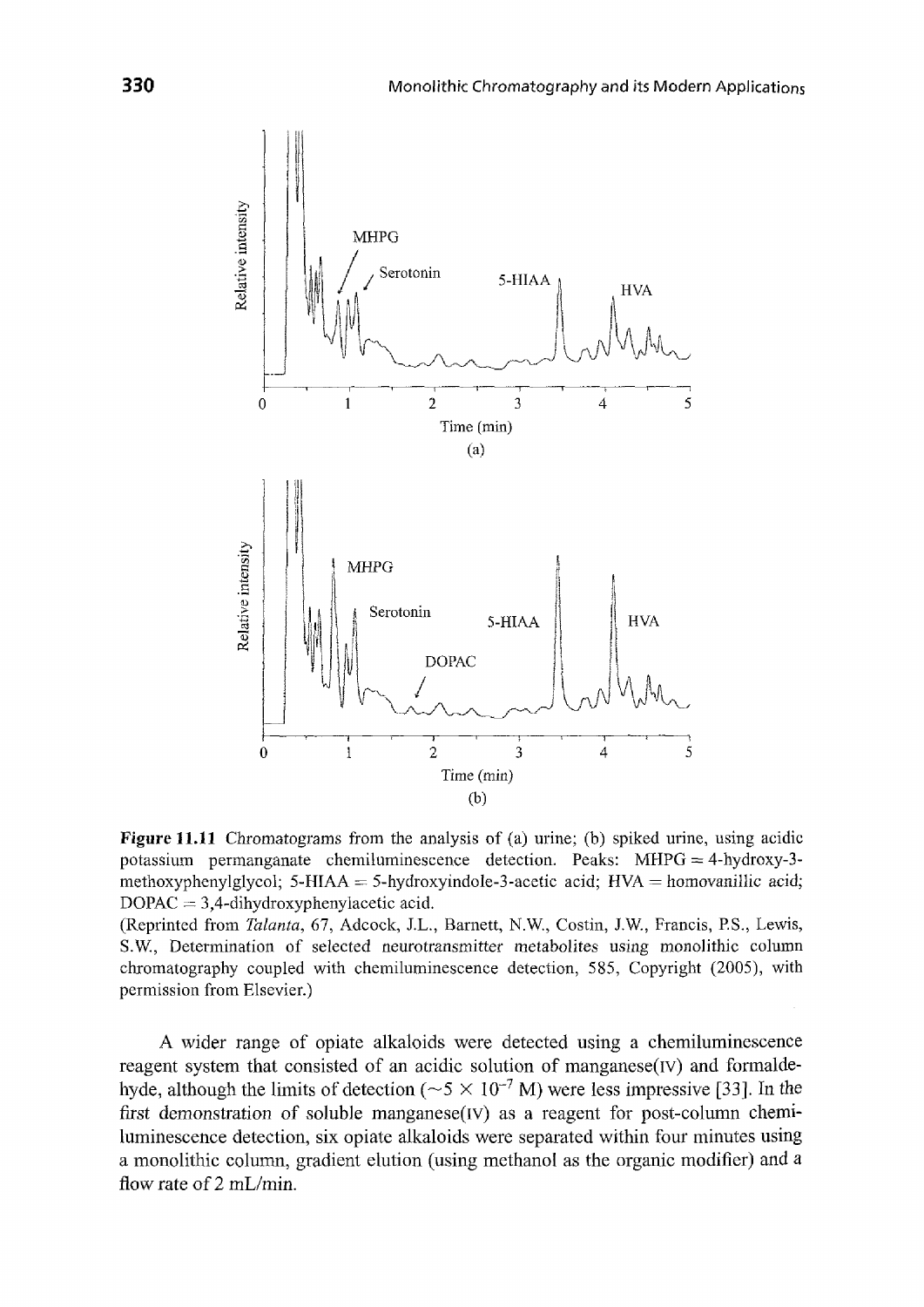

**Figure 11.12** Chromatograms from the analysis of opiate alkaloids in various process liquors using (a) acidic potassium permanganate; or (b) tris( $2,2'$ -bipyridine)ruthenium(III) chemiluminescence detection.

(Reprinted from *Anal. Chim. Acta,* 597, Costin, J.W., Lewis, S.W., Purcell, S.D., Waddell, LR., Francis, P.S., Barnett, N.W., Rapid determination of *Papaver somniferum* alkaloids in process streams using monolithic column high-performance liquid chromatography with chemiluminescence detection, 19, Copyright (2007), with permission from Elsevier.)

A survey of the HPLC procedures that involved Chromolith monolithic columns and chemiluminescence detection, published by Saito and co-workers and the authors' research group, is shown in Table 11.2.

As previously discussed, FIA procedures with chemiluminescence detection often require other operations (such as dialysis, gas diffusion, IE or absorption) to provide sufficient selectivity to analyse complex samples such as biological fluids. For example, Tyrrell *et al.* incorporated a commercially available chelating monolithic disc (modified with dipicolinic acid) for the selective extraction of copper(II) from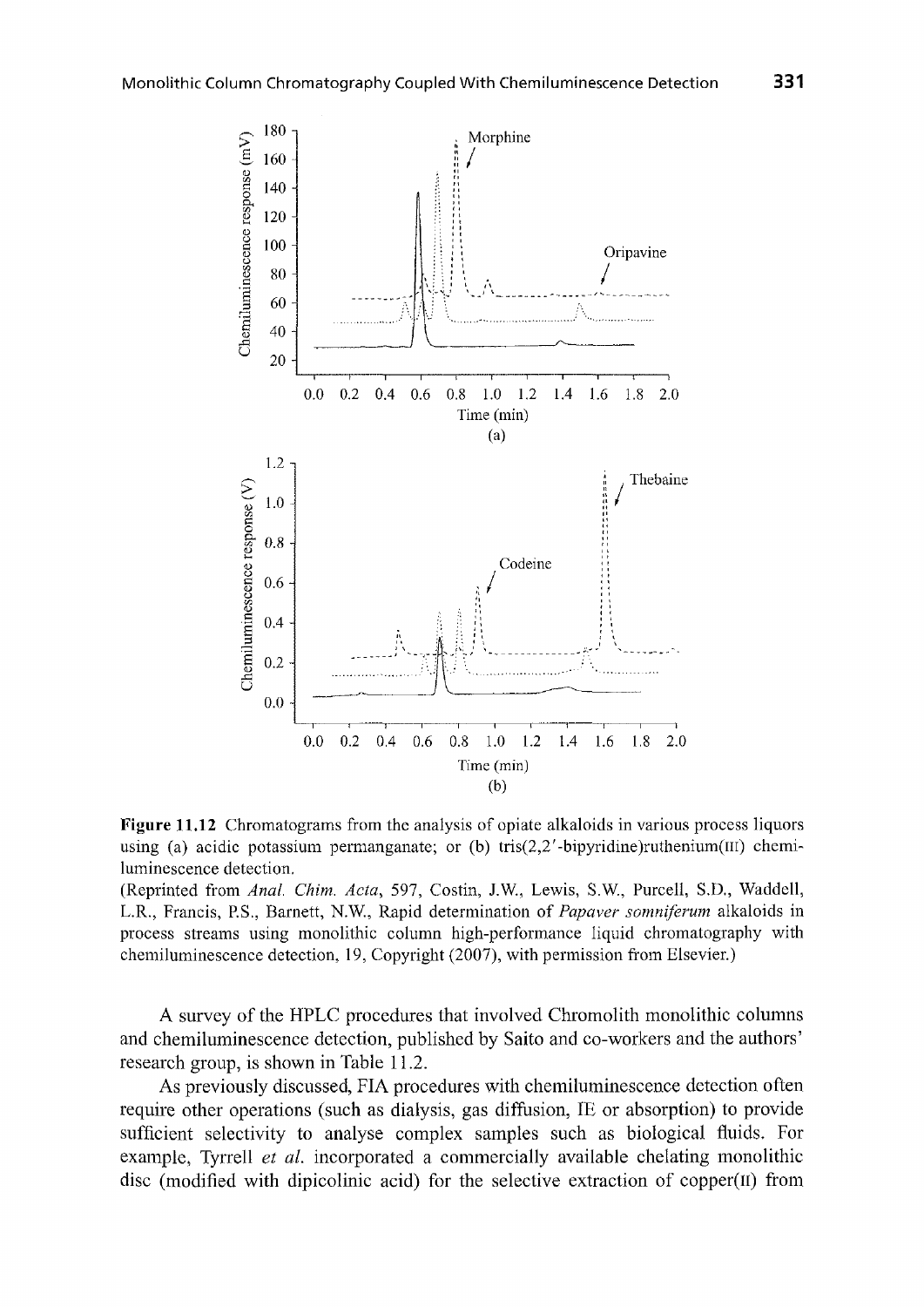| Chemiluminescence<br>reagent                                                       | Analytes                                                                                                                          | <b>Elution</b><br>time (min)   | <b>Detection</b><br>limit(M)                                                                                     | <b>Matrix</b>                                       | <b>Separation conditions</b>                                                                                                                                             | Ref. |
|------------------------------------------------------------------------------------|-----------------------------------------------------------------------------------------------------------------------------------|--------------------------------|------------------------------------------------------------------------------------------------------------------|-----------------------------------------------------|--------------------------------------------------------------------------------------------------------------------------------------------------------------------------|------|
| Electrogenerated<br>$Ru(bipy)33+$ in<br>$1 \text{ mM } H_2SO_4$                    | Domoic acid                                                                                                                       | 18                             | $1 \times 10^{-9}$                                                                                               | Shellfish tissue<br>extract                         | Chromolith Performance. Isocratic<br>(eluent: 5 mM phosphate buffer (pH<br>2.7)/acetonitrile 9:1 $v/v$ ). Flow rate of<br>$0.5$ mL/min.                                  | 25   |
| Electrogenerated<br>$Ru(bipy)33+$ in<br>10 mM $H2SO4$                              | 2.4-hexadien-1-ol<br>2.4-hexadiene<br>2,5-dimethyl-2,4-hexadiene<br>$\alpha$ -terpinene<br>$\alpha$ -phellandrene<br>Abietic acid | 3<br>6<br>10<br>19<br>20<br>-- | ÷.<br>$5 \times 10^{-8}$<br>$3 \times 10^{-8}$<br>$1 \times 10^{-7}$<br>$5 \times 10^{-8}$<br>$3 \times 10^{-7}$ | Deionised<br>water                                  | Chromolith Performance. Isocratic<br>(eluent: water/methanol 3:7 v/v). Flow<br>rate of 0.8 mL/min.                                                                       | 27   |
| Electrogenerated<br>$Ru(bipy)_{3}^{3+}$ in<br>$10 \text{ mM } H_2$ SO <sub>4</sub> | $\alpha$ -solanine<br>$\alpha$ -chaconine                                                                                         | 12<br>15                       | $1 \times 10^{-9}$<br>$2 \times 10^{-9}$                                                                         | Potato tuber<br>skin and pith<br>extract            | Chromolith Performance, Isocratic<br>(eluent: 20 mM phosphate buffer (pH)<br>7.8)/acetonitrile 65:35 v/v). Flow rate of<br>$0.6$ mL/min.                                 | 26   |
| Electrogenerated<br>$Ru(bipy)33+$ in<br>$1 \text{ mM } H_2$ SO <sub>4</sub>        | Proline<br>Pipecolic acid                                                                                                         | 9<br>16                        | $1 \times 10^{-9}$                                                                                               | Human serum,<br>cow's milk,<br>apple juice,<br>beer | Chromolith Performance $(\times 2)$ . Isocratic<br>RP-IP-HPLC. Eluent: 20 mM acetic<br>acid and 15 mM sodium<br>octanesulphonate (pH 3.5). Flow rate of<br>$0.7$ mL/min. | 29   |
| Electrogenerated<br>$Ru(bipy)_{3}^{3+}$ in<br>10 mM $H2SO4$                        | $(-)$ -epigallocatechin gallate<br>$(-)$ -epicatechin                                                                             | 20<br>22                       | $4 \times 10^{-8}$<br>$6 \times 10^{-8}$                                                                         | Tea                                                 | Chromolith Performance, Post-column<br>photochemical reactor. Isocratic (eluent:<br>20mM phosphoric acid/methanol 80:20<br>$v/v$ ). Flow rate of 0.5 mL/min.             | 28   |

 $(continued)$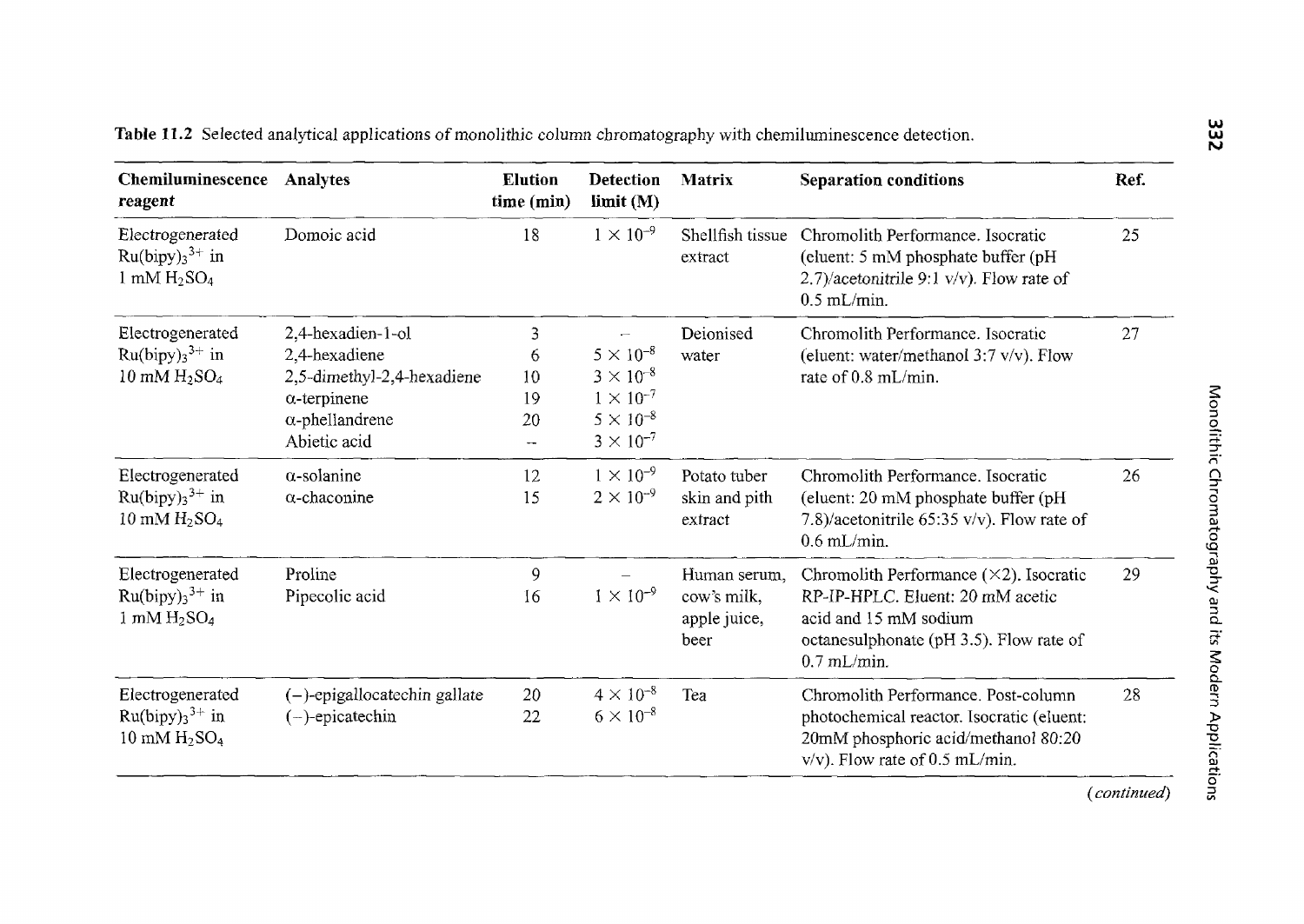### Table 11.2 *(continued)* <sup>~</sup>

| Chemiluminescence<br>reagent                                        | Analytes                                                                                          | <b>Elution</b><br>time (min)    | Detection<br>limit(M)                      | <b>Matrix</b>          | <b>Separation conditions</b>                                                                                                                                                                                         | Ref. |
|---------------------------------------------------------------------|---------------------------------------------------------------------------------------------------|---------------------------------|--------------------------------------------|------------------------|----------------------------------------------------------------------------------------------------------------------------------------------------------------------------------------------------------------------|------|
| Alkaline hypobromite<br>$(0.4\%$ v/v bromine in<br>$0.4 M NaOH$ )   | Arginine<br>[ $Arg_{10}$ ]-angiotensin I<br><b>Bradykinin</b><br>Angiotensin III<br>Angiotensin I | 0.3<br>2.0<br>2.3<br>2.5<br>2.8 | $4 \times 10^{-6}$                         | Deionised<br>water     | Chromolith SpeedROD. 5% to 35%<br>acetonitrile in an aqueous solution of<br>trifluoroacetic acid $(0.1\%)$ over four<br>minutes. Flow rate of 3 mL/min.                                                              | 30   |
| $KMnO4$ in 1%<br>sodium polyphosphate Homovanillic acid<br>(pH 2.5) | 5-HIAA                                                                                            | 3.5<br>4.1                      | $2 \times 10^{-8}$<br>$1 \times 10^{-7}$   | Human urine            | Chromolith SpeedROD. 3% methanol in<br>an aqueous solution of trifluoroacetic<br>acid (pH 2) for two minutes, then linear<br>increase to 80% methanol over 8<br>minutes. Flow rate of 3 mL/min.                      | 31   |
| $KMnO4$ in 1% sodium Synephrine<br>polyphosphate<br>(pH 2.5)        | Octopamine<br>Tyramine<br>Hordenine                                                               | 1.1<br>1.5<br>2,4<br>4.0        | $5 \times 10^{-6}$                         | Dietary<br>supplements | Chromolith SpeedROD. Aqueous<br>solution of trifluoroacetic acid (pH 2.5)<br>for 5 minutes, then with 30% methanol<br>for 15 minutes to remove other sample<br>components from the column. Flow rate<br>of 1 mL/min. | 34   |
| $KMnO4$ in 1% sodium Morphine<br>polyphosphate (pH 2) Oripavine     |                                                                                                   | 0.6<br>1.4                      | $1 \times 10^{-10}$<br>$5 \times 10^{-10}$ | Process liquors        | Chromolith SpeedROD. 10% to 30%<br>methanol in an aqueous solution of<br>trifluoroacetic acid (pH 2) over 1.2<br>minutes, then held at that ratio for 0.8<br>minutes. Flow rate of 3 mL/min.                         | 32   |

w w w

*(continued)*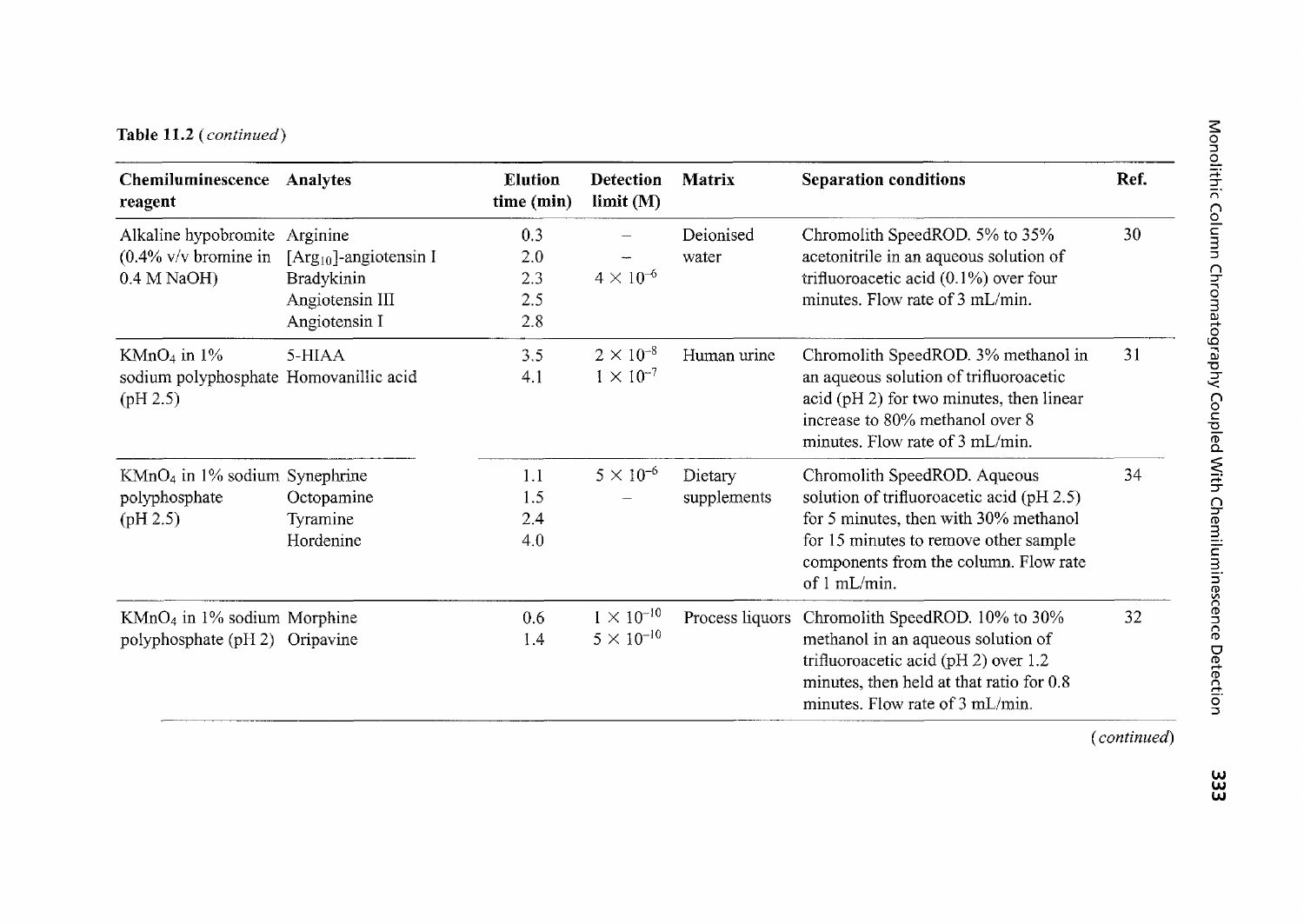| Chemiluminescence<br>reagent                                                   | Analytes                                                                     | <b>Elution</b><br>time (min)           | <b>Detection</b><br>$\lim$ it (M)                | <b>Matrix</b> | <b>Separation conditions</b>                                                                                                                                                                                                    | Ref. |
|--------------------------------------------------------------------------------|------------------------------------------------------------------------------|----------------------------------------|--------------------------------------------------|---------------|---------------------------------------------------------------------------------------------------------------------------------------------------------------------------------------------------------------------------------|------|
| $Ru(bipy)33+$ in<br>40 mM HNO <sub>3</sub>                                     | Codeine<br>Thebaine                                                          | 0.7<br>1.4                             | $5 \times 10^{-10}$<br>$1 \times 10^{-9}$        |               | Process liquors Chromolith SpeedROD. 10% to 30%<br>acetonitrile in an aqueous solution of<br>trifluoroacetic acid ( $pH 2$ ) over 1.2<br>minutes, then held at that ratio for<br>0.8 minutes. Flow rate of $3 \text{ mL/min}$ . | 32   |
| Soluble $Mn(IV)$ in<br>aqueous phosphoric<br>acid solution and<br>formaldehyde | Morphine<br>Pseudomorphine<br>Codeine<br>Oripavine<br>Thebaine<br>Papaverine | 1.0<br>1.3<br>1.8<br>2.0<br>2.8<br>3.2 | all $\sim$ 5 $\times$ 10 <sup>-7</sup> Deionised | water         | Chromolith SpeedROD. 10% to 50%<br>methanol in an aqueous solution of<br>trifluoroacetic acid ( $pH 2$ ) over 3<br>minutes, then held at that ratio for<br>1 minute. Flow rate of 2 mL/min.                                     | 33   |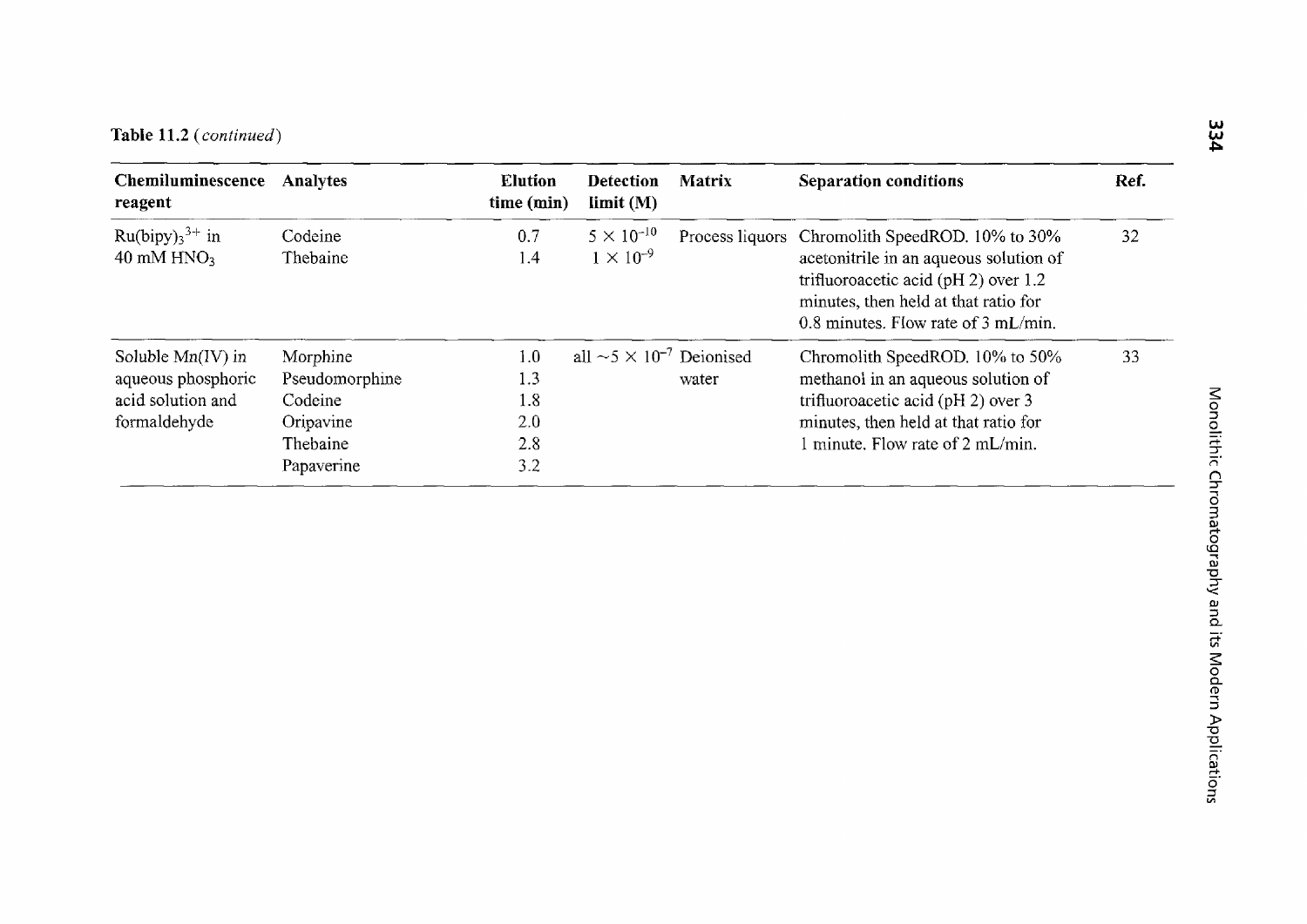seawater matrices. The analyte was eluted from the disc by changing the carrier solution and detected using a chemiluminescent reaction with 1, 10-phenanthroline and hydrogen peroxide [3 8].

Although the determination of multiple analytes using chromatographic separation prior to chemiluminescence detection has been performed successfully using HPLC instrumentation, the high hydrodynamic resistance of conventional particulate columns has prohibited their use in FIA systems. However, monolithic columns generate a far lower back pressure, and therefore could potentially be used in systems of relatively low pressure, such as those constructed from FIA components. Satinsky and co-workers demonstrated the use of a short monolithic column (Chromolith Flash; 25 mm length  $\times$  4.6 mm i.d.) in SIA systems (with UV-absorbance detection) [39]. We subsequently utilised the same type of monolithic column to determine opiate alkaloids and neurotransmitter metabolites (with chemiluminescence detection) using FIA components [13]. A typical chromatogram for the analysis of urine is shown in Figure 11.6. This 'hybrid FIA-HPLC' approach was not without problems: the pumps were found to heat the solutions after long periods of operation, and the flow rate (and thus the speed of separation) was limited by the relatively low maximum pressure of the manifold. Nevertheless, the study has contributed to the recent erosion of boundaries between FIA and HPLC methodologies [13].

Monolithic stationary phases are also an attractive option for capillary electrochromatography and for separation on microfluidic devices [19]. In these areas, where relatively small volumes of solution are analysed, there is also a great deal of interest in the development of sensitive detection systems, including chemiluminescence. Some preliminary applications that involve both separation on monolithic materials within capillaries or microfluidic channels and chemiluminescence detection have emerged. Chen and co-workers described the determination of two underivatised amino acids (L-threonine and L-tyrosine) using pressurised capillary electrochromatography with an *in situ* polymerised monolithic stationary phase (based on isobutyl methacrylate and ethylene dimethacrylate ), and chemiluminescence detection that involved the reaction with luminol,  $copper(II)$  and hydrogen peroxide, using a custommade coaxial-flow detection interface [40]. Xu *et al.* reported the determination of binary mixtures of underivatised amino acids (such as L-phenylalanine and L-arginine) using an *in situ* polymerised monolithic anion-exchange material, based on [2- (methylacyloyloxy)ethyl] trimethylammonium chloride on a poly(methyl methacrylate) microfluidic chip, and chemiluminescence detection that involved the reaction with luminol and hydrogen peroxide [41]. In both procedures, the analytes were separated successfully within a few minutes, but limits of detection were not reported.

### **11.5 Concluding Remarks**

Monolithic column chromatography has been coupled successfully with chemiluminescence detection for rapid and highly sensitive analyses. The inherent selectivity of chemiluminescence detection reduces the number of interfering compounds that must be separated from the target analytes and therefore enhances the advantages of the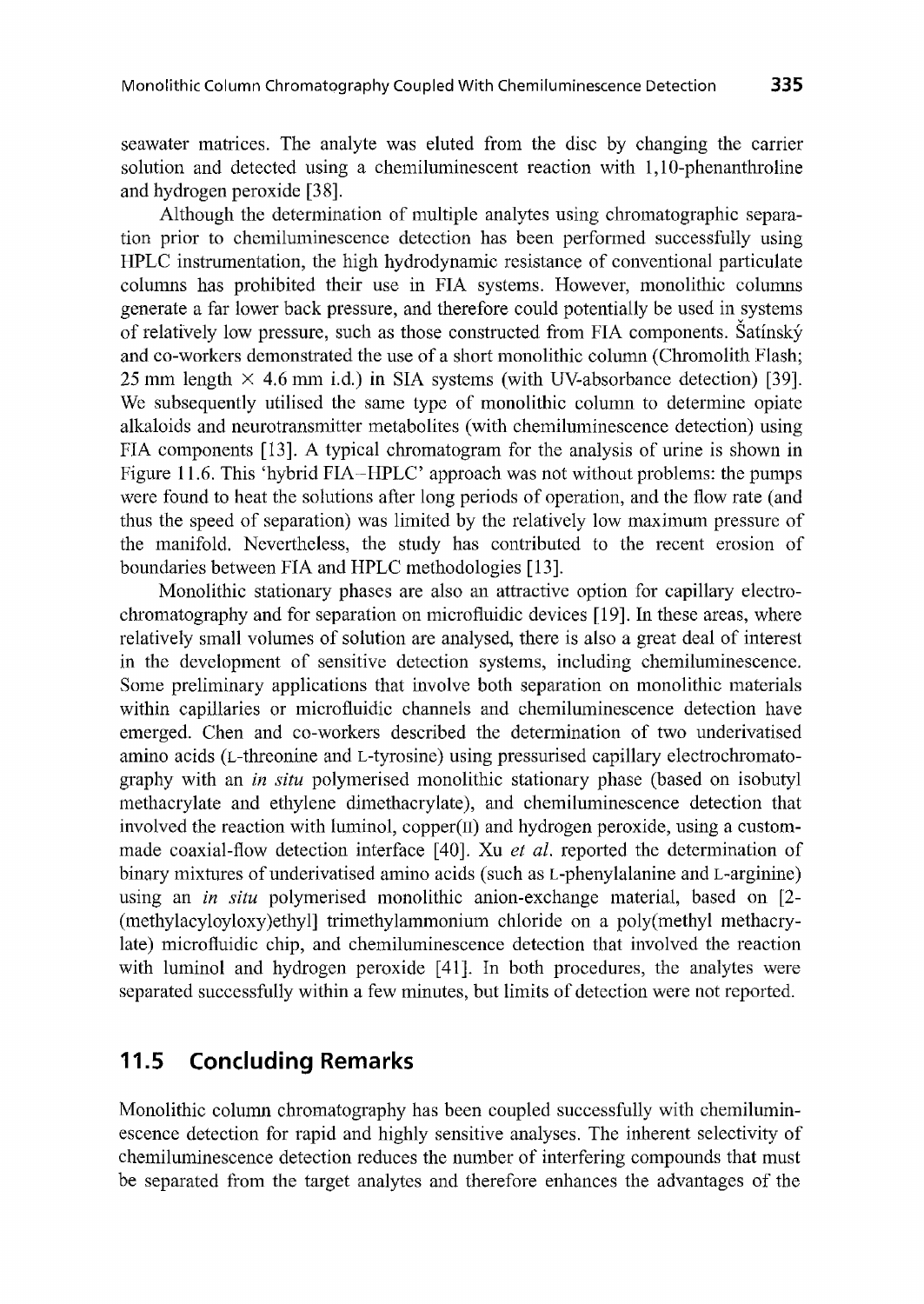monolithic column approach to LC. To date, the fastest separations have involved solvent gradients, but bear in mind that these procedures require additional time to return the mobile phase to its initial composition, which contributes to the overall analysis time. In addition, the effect of the mobile phase solvents on the chemiluminescence reaction must be considered. Chemiluminescence detectors for HPLC are simple to construct and relatively inexpensive. The construction of detectors for capillary electrochromatography and microfluidic devices is more challenging, but a range of suitable instrumentation has already been developed over the past few decades for CE. Numerous chemiluminescence detection systems have been explored, but the true potential of this mode of detection is yet to be realised. Further investigation is required to create a better understanding of the light-producing pathways of known reactions, develop new reagents and extend established chemiluminescence systems to new analyte classes.

#### **References**

Garcia-Campana, A.M., Baeyens, W.R.G. (Eds) *Chemiluminescence in Analytical Chemistry,*  2001, Marcel Dekker: New York.

- 2. Barnett, N.W., Francis, P.S. In *Encyclopedia of Analytical Science,* 2nd edn, Worsfold, P.J., Townshend, A., Poole, C.F. (Eds), 2005, Vol. 1, pp 506-510, Elsevier: Oxford.
- 3. Barnett, N.W, Francis, P.S. In *Encyclopedia of Analytical Science,* 2nd edn, Worsfold, P.J., Townshend, A., Poole, C.F. (Eds), 2005, Vol. 1, pp 511-520, Elsevier: Oxford.
- 4. Marquette, C.A., Blum, L.J., *Anal. Bioanal. Chem.,* 2006, 385, 546-554.
- 5. Bami, F., Lewis, S.W., Berti, A., Miskelly, G.M., Lago, G. *Talanta,* 2007, 72, 896.
- 6. Stigbrand, M., Jonsson, T., Ponten, E., lrgum, K., Bos, R. In *Chemiluminescence in Analytical Chemistry,* Garcia-Campana, A.M., Baeyens, WR.G. (Eds), 2001, pp 141-173, Marcel Dekker: New York.
- 7. Tsunoda, M., Imai, K. *Anal. Chim. Acta,* 2005, 541, 13.
- 8. Gorman, B.A., Francis, P.S., Barnett, N.W. *Analyst,* 2006, 131, 616.
- 9. Richter, M.M., *Chem. Rev.,* 2004, 104, 3003.
- 10. Adcock, J.L., Francis, P.S., Barnett, N.W. *Anal. Chim. Acta,* 2007, 601, 36.
- 11. Adcock, J.L., Francis, P.S., Smith, T.A., Barnett, N.W. *Analyst,* 2008, 133, 49.
- 12. Mervartova, K., Polasek, M., Martinez Calatayud, J. J. *Pharm. Biomed. Anal.,* 2007, 45, 367.
- 13. Adcock, J.L., Francis, P.S., Agg, K.M., Marshall, G.D., Barnett, N.W *Anal. Chim. Acta,* 2007, 600, 136.
- 14. He, Y., Lu, J., Liu, M., Du, J., Nie, F. J. *Anal. Toxicol.,* 2005, 29, 528.
- 15. Gubitz, G., Schmid, M.G., Silviaeh, H., Aboul-Enein, H.Y. *Crit. Rev. Anal. Chem.,* 2001, 31, 167.
- 16. Fang, Z.-L. *Flow Injection Separation and Preconcentration,* 1993, VCH: Weinheim.
- 17. Garcia-Campana, A.M., Baeyens, W.R.G., Guzman, N.A. In *Chemiluminescence in Analytical Chemistry,* Garcia-Campana, A.M., Baeyens, WR.G. (Eds), 2001, pp 427-472, Marcel Dekker: New York.
- 18. Kuroda, N., Kai, M., Nakashima, K. In *Chemiluminescence in Analytical Chemistry,* Garcia-Campafia, A.M., Baeyens, W.R.G. (Eds), 2001, pp 393-425, Marcel Dekker: New York.
- 19. Tanaka, N., Kobayashi, H. *Anal. Bioanal. Chem.,* 2003, 376, 298.
- 20. Cabrera, K. J. *Sep. Sci.,* 2004, 27, 843.
- 21. Mistry, K., Grinberg, N. J. *Liq. Chromatogr. Relat. Technol.,* 2005, 28, 1055.
- 22. Maruska, A., Kornysova, 0. J. *Chromatogr. A,* 2006, 1112, 319.